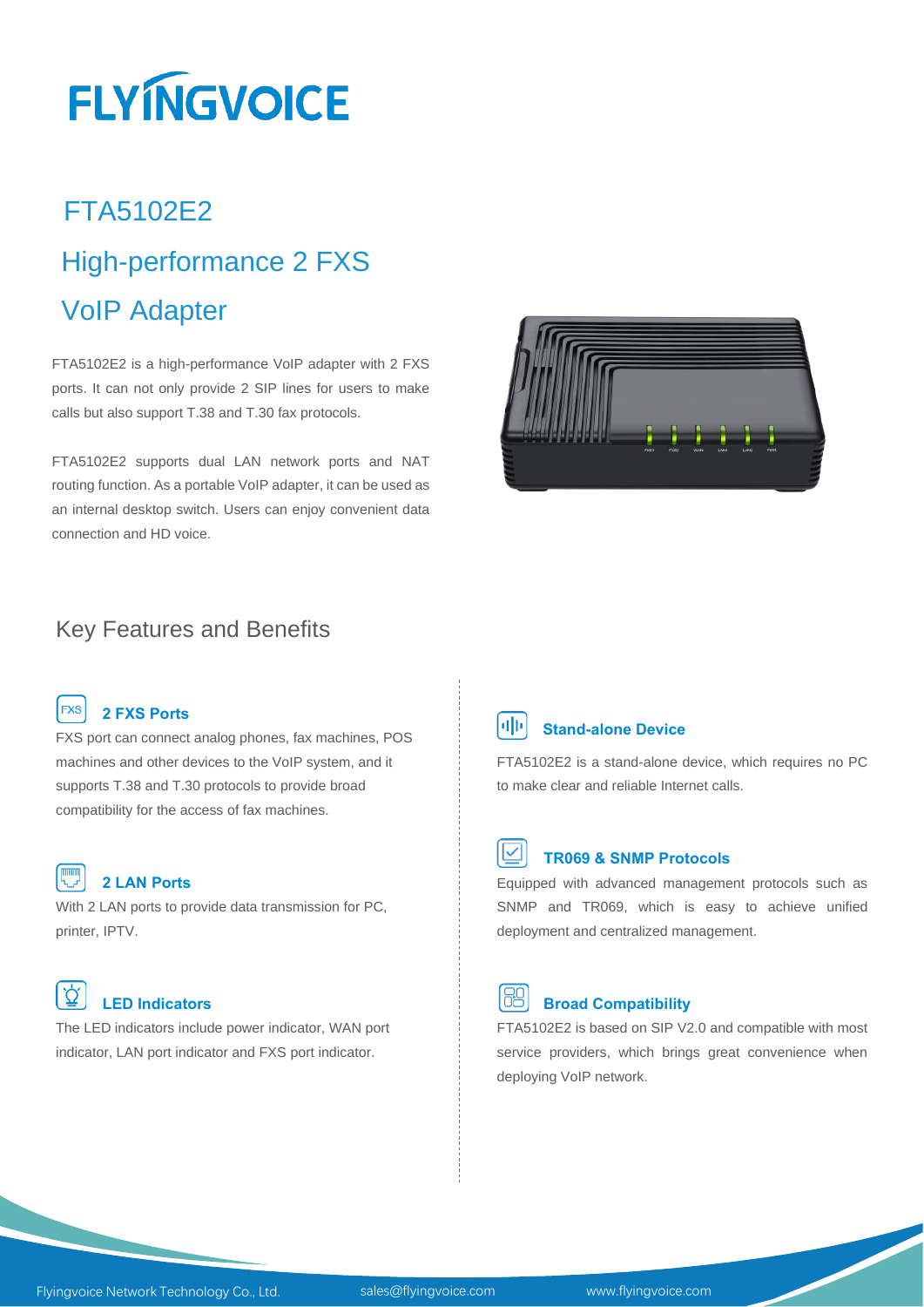## **FLYINGVOICE**

## FTA5102E2 Specifications

#### Ī Power

- > AC/DC adapter
- > AC Input: 100~240V, 50~60Hz
- > DC Output: 12V, 1A

#### Operating System

> Linux 2.6.36

#### I/O Interfaces

- > 1 x RJ-45 for 10/100Mbps WAN port
- > 2 x RJ-45 for 10/100Mbps LAN port
- > 2 x RJ11 FXS port
- > RST

#### **Environmental**

- > Operation temperature: 0~50°C
- > Storage temperature: -20~ 85°C
- > Relative humidity: 10%~90% Non-condensing

#### Audio Codec

- > G.711(A/u), PESQ > 4
- > G.729A/AB, PESQ > 3.6
- > T.30 FAX with G.711
- > Real time FAX over IP via T.38
- > Adaptive jitter buffer
- > Voice activity detection
- > Comfort noise generation
- > Echo cancellation

#### Management

- > Upgradeable firmware
- > HTTP/HTTPS Web management
- > IVR management
- > Local and remote syslog protocol
- > Auto provisioning
- > SNTP time synchronization > Multi-user level access
- 
- > SNMPv2
- > TR069 > Telnet
- > FACS
- 

#### Protocols

> SIP V2.0 (RFC3261, RFC3262, RFC3263, RFC3264, RFC3265, RFC3515, RFC3891,

- RFC3892, 3GPP, IMS) > SDP (RFC2327)
- > RTP/RTCP (RFC1889/RFC1890)
- > NAPTR for SIP URI lookup (RFC2915)
- > STUN (RFC2030)
- > ARP/RARP (RFC826/RFC903)
- > SNTP (RFC2030)
- > DHCP/PPPoE/Static
- > PPTP/L2TP VPN
- > HTTP/HTTPS Server for Web Management
- > DNS/DNS SRV (RFC1706/RFC2782)
- > TFTP/HTTP/HTTPS for Auto Provisioning
- > DHCP option for SIP server (RFC3361)
- > TR069 (TR098, TR104)
- > IEEE802.1Q VLAN/802.1p/DSCP

#### FXS Features

- > 3-way conference
- > Music on hold
- > DTMF mode: In-band, RFC2833, SIP INFO
- > Call hold
- > Call forwarding
- > Call mute
- > Call transfer
- > Call waiting
- > Speed dial
- > Caller ID and CWCID
- > Hotline
- > Dial plan
- > Black list
- > Call log

#### Applications

- > NAT and bridge
	- > MAC address cloning
	- > DHCP client and DHCP server
- > VPN (PPTP, L2TP)
- > SIP proxy redundancy
- > NAT Traversal (STUN)
- > DMZ
- > Layer 3 QoS
- > IP conflict detection
- > SNTP

#### Dimension and Weight

- > Dimension: 120mm (L) x 80mm (W) x 32mm (H)
- > Weight: 119g (N.W)

#### Package

- > Package content:
- FTA5102E2
- Ethernet cable
- Quick installation guide
- Power adapter
- > Qty/CTN: 10 PCS
- > N.W/CTN: 4.45 kg
- > G.W/CTN: 4.3 kg
- > Giftbox size: 200mm x 150mm x 60mm
- > Carton meas.: 340mm x 330mm x 230mm